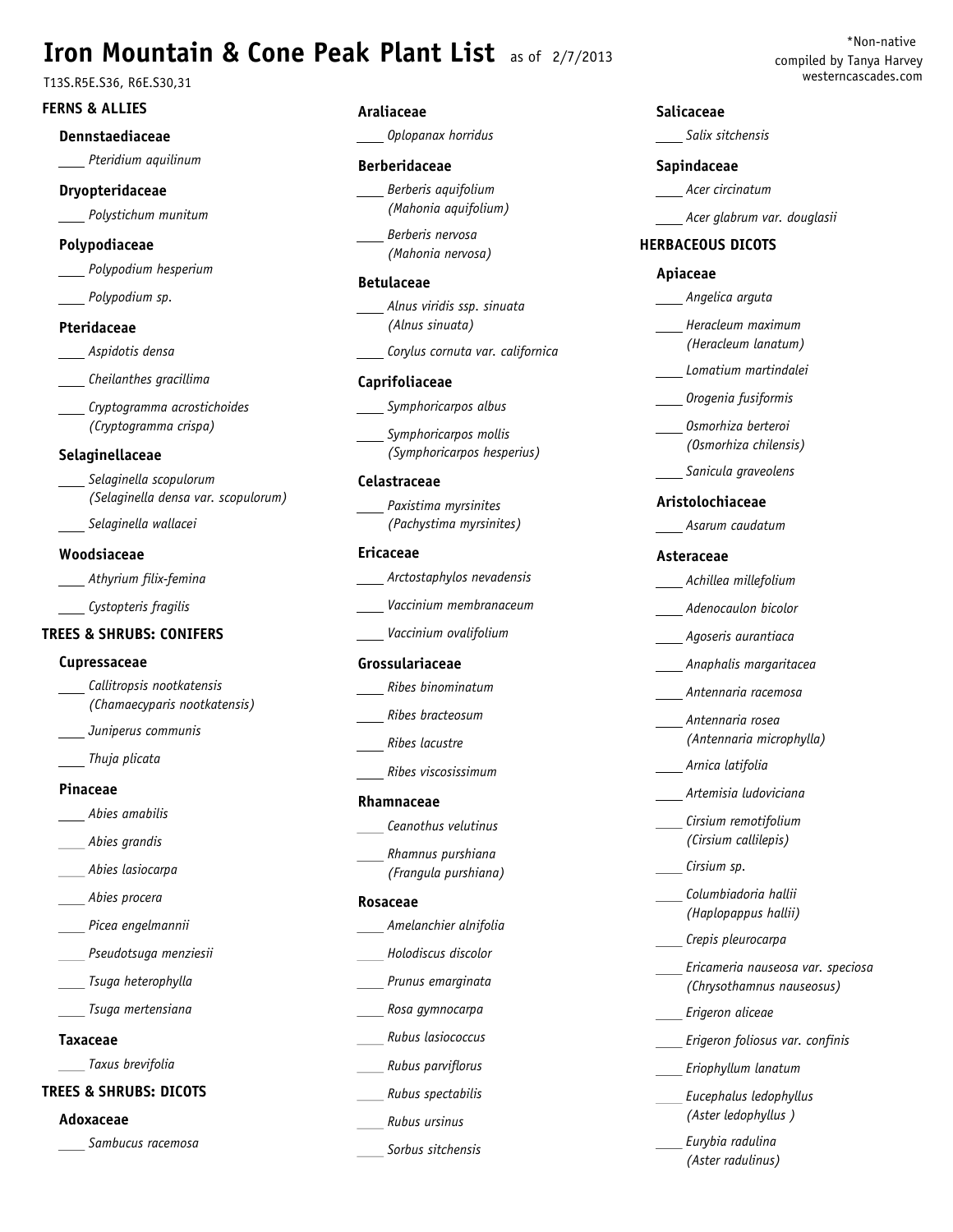#### *Hieracium albiflorum*

- *\*Leucanthemum vulgare (Chrysanthemum leucanthemum)*
- *\*Mycelis muralis (Lactuca muralis)*
- *Packera bolanderi (Senecio bolanderi)*
- *Rainiera stricta (Luina stricta)*
- *Rudbeckia occidentalis*
- *Senecio integerrimus*
- *Senecio triangularis*
- *Symphyotrichum spathulatum (Aster occidentalis)*
- *\*Taraxacum officinale*

#### **Berberidaceae**

*Achlys triphylla*

#### **Boraginaceae**

- *Hackelia micrantha (Hackelia jessicae)*
- *Hydrophyllum fendleri*
- *Hydrophyllum occidentale*
- *Hydrophyllum tenuipes*
- *Mertensia bella*
- *Mertensia paniculata*
- *Nemophila parviflora*
- *Phacelia hastata*
- *Phacelia nemoralis*
- *Plagiobothrys sp.*
- *Romanzoffia thompsonii*

# **Brassicaceae**

- *Boechera hastatula (Arabis hastatula)*
- *Boechera retrofracta (Arabis holboellii)*
- *Boechera sp. (Arabis sp.)*
- *Erysimum capitatum var. capitatum (Erysimum asperum)*

## **Campanulaceae**

*Campanula scouleri*

## **Caryophyllaceae**

- *Cerastium arvense*
- *Eremogone capillaris (Arenaria capillaris)*
- *Minuartia rubella (Arenaria rubella)*
- *Moehringia macrophylla (Arenaria macrophylla)*
- *Sagina saginoides*
- *Silene douglasii*
- *Stellaria crispa*
- *Stellaria obtusa*

## **Celastraceae**

*Parnassia fimbriata (Parnassia fimbriata v. fimbriata)*

## **Cornaceae**

*Cornus unalaschkensis (Cornus canadensis)*

#### **Crassulaceae**

- *Sedum divergens*
- *Sedum oreganum*
- *Sedum oregonense*
- *Sedum stenopetalum*

## **Ericaceae**

- *Chimaphila menziesii*
- *Chimaphila umbellata*
- *Orthilia secunda (Pyrola secunda)*
- *Pterospora andromedea*
- *Pyrola asarifolia*
- *Pyrola picta*
- **Fabaceae**
- *Lathyrus nevadensis*
- *Lotus nevadensis*
- *Lupinus arbustus (Lupinus laxiflorus)*
- *Lupinus latifolius*
- *Lupinus sericeus*
	- *Trifolium kingii var. productum (Trifolium productum)*
- *Vicia americana*

# **Hypericaceae**

- *Hypericum anagalloides*
- *Hypericum formosum (Hypericum scouleri)*
- *\*Hypericum perforatum*

## **Lamiaceae**

*Monardella odoratissima*

*Prunella vulgaris*

*Stachys cooleyae (Stachys chamissonis var. cooleyae)*

*Stachys rigida*

## **Linaceae**

*Linum lewisii var. lewisii (Linum perenne lewisii)*

#### **Linnaeaceae**

*Linnaea borealis*

## **Montiaceae**

- *Claytonia lanceolata*
- *Claytonia sibirica (Montia sibirica)*
- *Lewisia triphylla*
- *Montia parvifolia*

#### **Onagraceae**

- *Chamerion angustifolium (Epilobium angustifolium)*
- *Circaea alpina*
- *Epilobium brachycarpum (Epilobium paniculatum)*
- *Gayophytum diffusum*

#### **Orobanchaceae**

- *Castilleja hispida*
- *Castilleja miniata*
- *Castilleja rupicola*
- *Castilleja suksdorfii*
- *Orobanche uniflora*
- *Orthocarpus imbricatus*
- *Pedicularis bracteosa var. flavida*
- *Pedicularis racemosa*

#### **Papaveraceae**

- *Dicentra formosa*
- *Dicentra uniflora*

*Mimulus breweri Mimulus guttatus Mimulus moschatus*

*Collinsia grandiflora Collinsia parviflora*

*Nothochelone nemorosa Penstemon cardwellii Penstemon deustus*

*Penstemon procerus var. brachyanthus*

#### **Phrymaceae**

**Plantaginaceae**